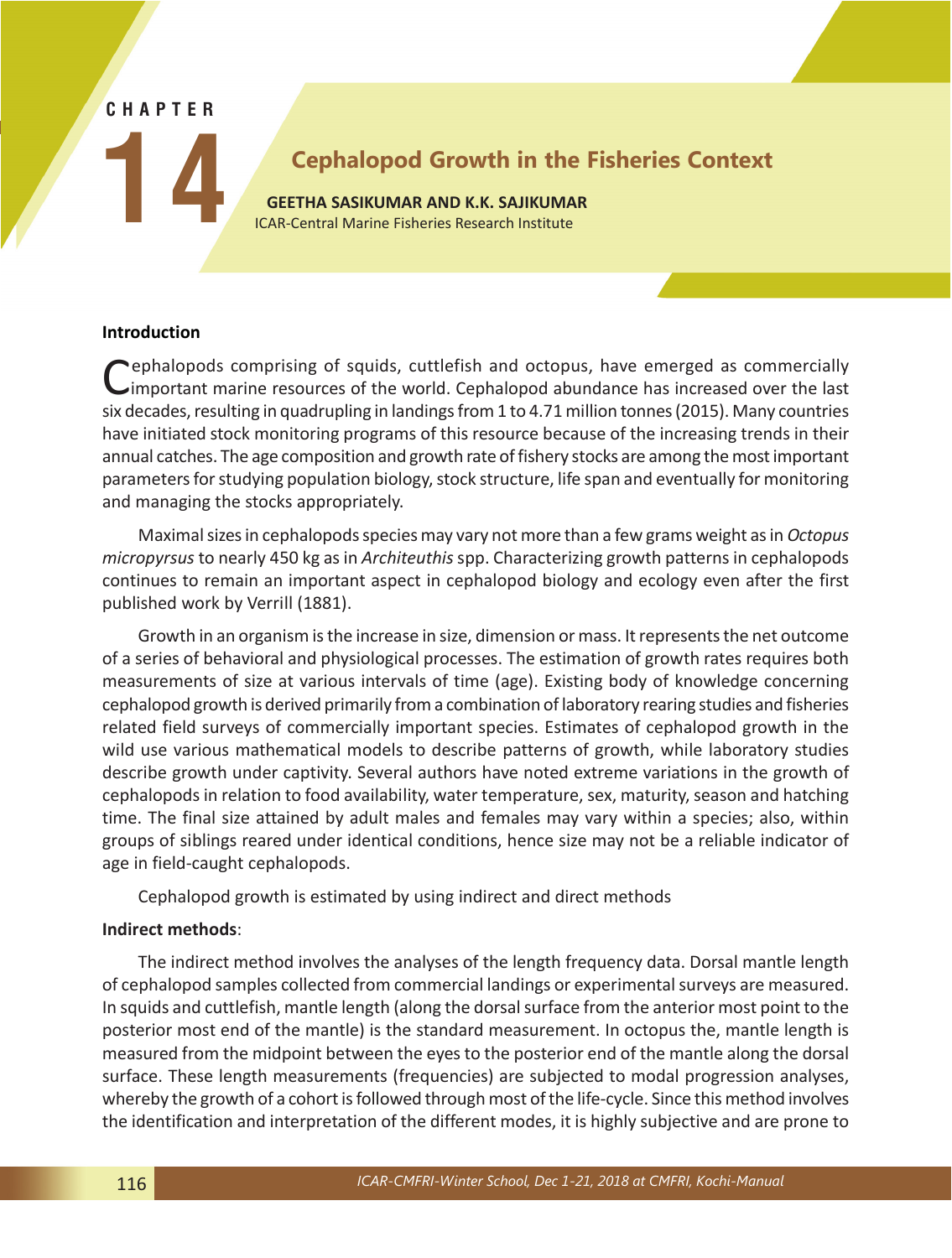high errors, particularly in situation where there is prolonged spawning behavior. Thus, use of indirect methods for age estimation must be regarded with caution and verification of such data using one of the direct methods is necessary.

# **Direct methods**:

The direct estimation of growth rate in cephalopods are by 1) using tag–recapture in the wild 2) direct observation of growth under captive condition 3) examination of growth rings in hardstructures such as the statolith, gladius, beak, sepion and crystalline lens.

### **3.1 Tag–recapture of cephalopods in wild**

Releasing and recapturing tagged cephalopods is a direct method for arriving at growth rates during the time interval between tagging and recapturing from the wild. Tagging was used since 1920s in cephalopods for investigating vertical and diurnal migrations, besides collecting information on biology, physiology, ecology and stock identity of the investigated populations. Depending on the size range of cephalopods, different types of tags are used, such as Spaghetti tag, Dart tag, Tbar anchor tag, Petersen discs. There are several potential limitations in using these tags, including physical damage to the tagged animal (mantle integrity, swimming ability), tag loss, and the difficulty in using relatively large tag in juveniles. Recapture rates are variable and influenced by level and extent of fishing, tag colour, tag type and tag placement. Reporting rates for external tags can also be highly variable for a wide variety of reasons such as, fisher apathy, resentment towards research and insufficient rewards. The recapture rates of tagged squids are highly variable especially in migratory species like ommastrephids. External tagging experiments on octopus present additional challenges to those for squid and cuttlefish as their dexterity and strength allows them to easily remove external tags.

### **3.2 Growth under captive conditions**

Captive rearing of cephalopods provides information on life cycle characteristics, including growth, feeding and behaviour. Information on cephalopod growth can be derived by recording changes in length and weight at intermittent intervals. Growth in cephalopods is highly variable, as it is affected by various biotic and abiotic factors. The advantage of captive rearing is that growth and life cycles can be measured and monitored under known conditions; environmental factors can be controlled or monitored. This provides sound information on individual growth rate at different ontogenetic stages.

The major disadvantage of captive rearing is that the laboratory conditions are unnatural or artificial. The impact of predation on behavior and feeding is removed, while population density compared to the natural levels is increased due to crowding. Indeed, most of the available information on octopod growth over their life cycles have come from laboratory rearing. Several problems limit a wide application of this method. Not many cephalopod species have been successfully reared in captivity for the entire life cycle, mostly due to a considerably high mortality rate at the early stages.

In spite of these negative constraints, studies performed on reared animals helped to understand growth performance in several species and were used to validate the time interval necessary for the formation of growth increments in statoliths and gladii.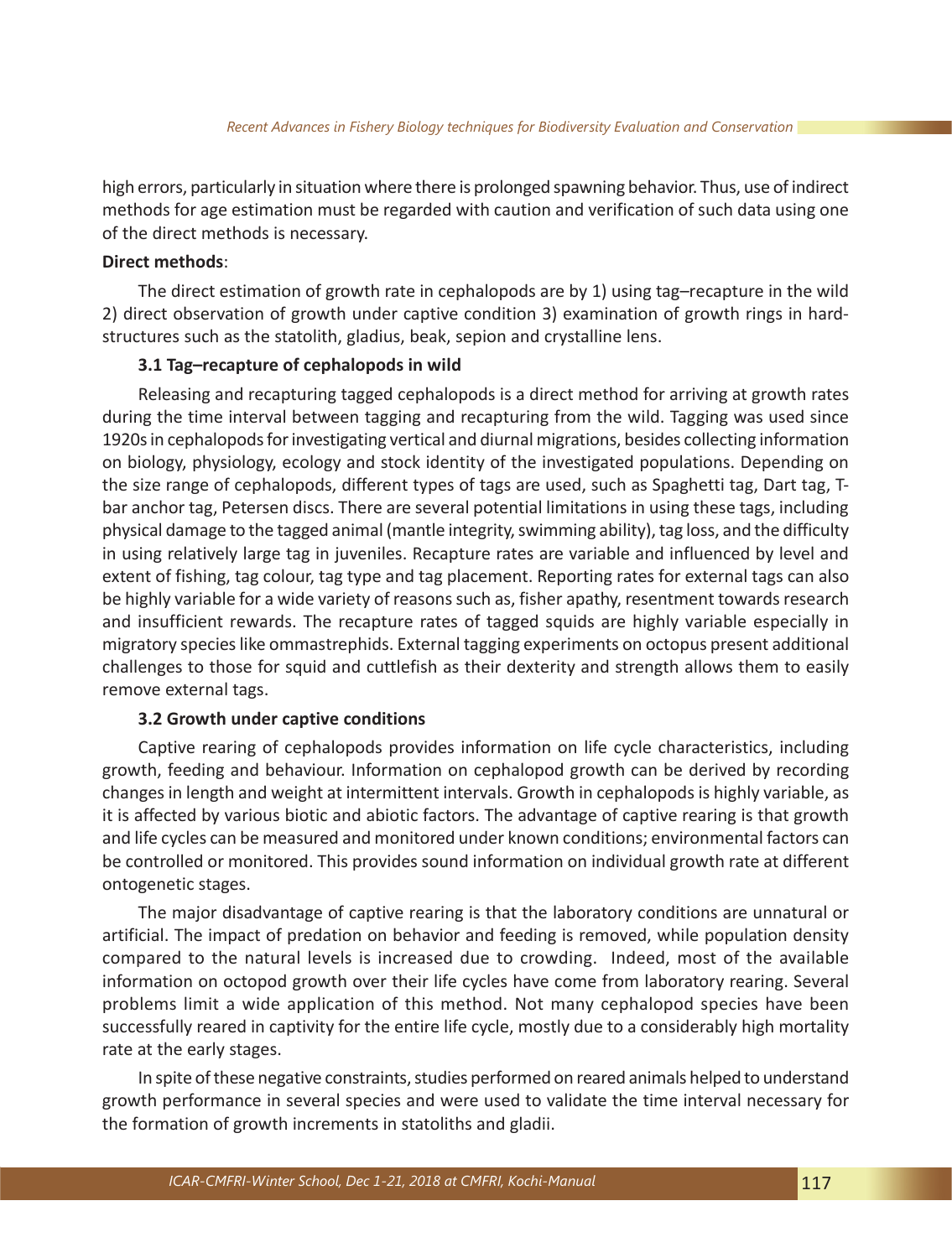#### **3.3 Examination of growth increments in hard-structures**

Several studies on cephalopods globally have estimated age based on interpreting periodic growth increments in hard-structures over the lifetime of the animal. The criteria to be fulfilled for successful age estimation of hard-parts include:

- 1. The hard-structures must contain interpretable increment structures that are sufficiently clear to facilitate precise interpretation
- 2. Increments can be correlated with a regular and determinable time scale
- 3. The formation of increments continues at a measurable rate throughout life; and
- 4. The increments are permanent and not resorbed during remobilization of hard tissue.

There are a number of hard-structures in cephalopods which grow throughout, and may be considered as archives of their life cycle. The statoliths, gladii, beaks, stylets and eye lenses are found to bear periodic growth increments within their microstructures and are used for growth estimations.

# **3.3.1 Statoliths**

The statoliths are paired calcareous concentrations within the statocyst of the cephalopod cranium. In cephalopods, statocysts detects gravity, angular accelerations and low-frequency sound. The teuthoid and sepioid statoliths are composed of calcium carbonate in aragonite form, intergrown with thin matrix of organic compounds, which consist mainly of high-molecular proteins.

Statoliths grow continuously throughout their life and are capable of recording life history events useful for stock assessment. In most cephalopods they form concentric rings visible under a light microscope, originating from a periodically changing amounts of organic material incorporated into the aragonite crystal. The better increment visibility is observed with increased incorporation of organic material in statoliths. The shape of the statolith varies markedly between species.

The statolith preparation and processing consist of extraction, cleaning and preservation, preparation of statoliths for age estimation, interpretation of growth increments and image analysis.

- **Extraction:** The squid head is cut between the muchal cartilage and dorsal proximal Vridge, without causing any damage to the liver initially. The statocysts are then exposed by surgically dissecting the severed squid head in the frontal plane. The statocysts are dissected transversely and the statoliths are extracted manually using forceps.
- **Cleaning and preservation:** The tissue fragments attached to the statoliths after dissection are removed prior to mounting for proper observation. The extracted statoliths are cleaned carefully using mounting needle and fine forceps. They are preserved in vials containing ethanol.
- **Preparation of statoliths for age estimation:** Statoliths are mounted on glass slides using thermoplastic glue for grinding. After drying, the statoliths are ground using lapping films. The ground statoliths are observed under binocular microscope continuously for completely grinding the opaque area.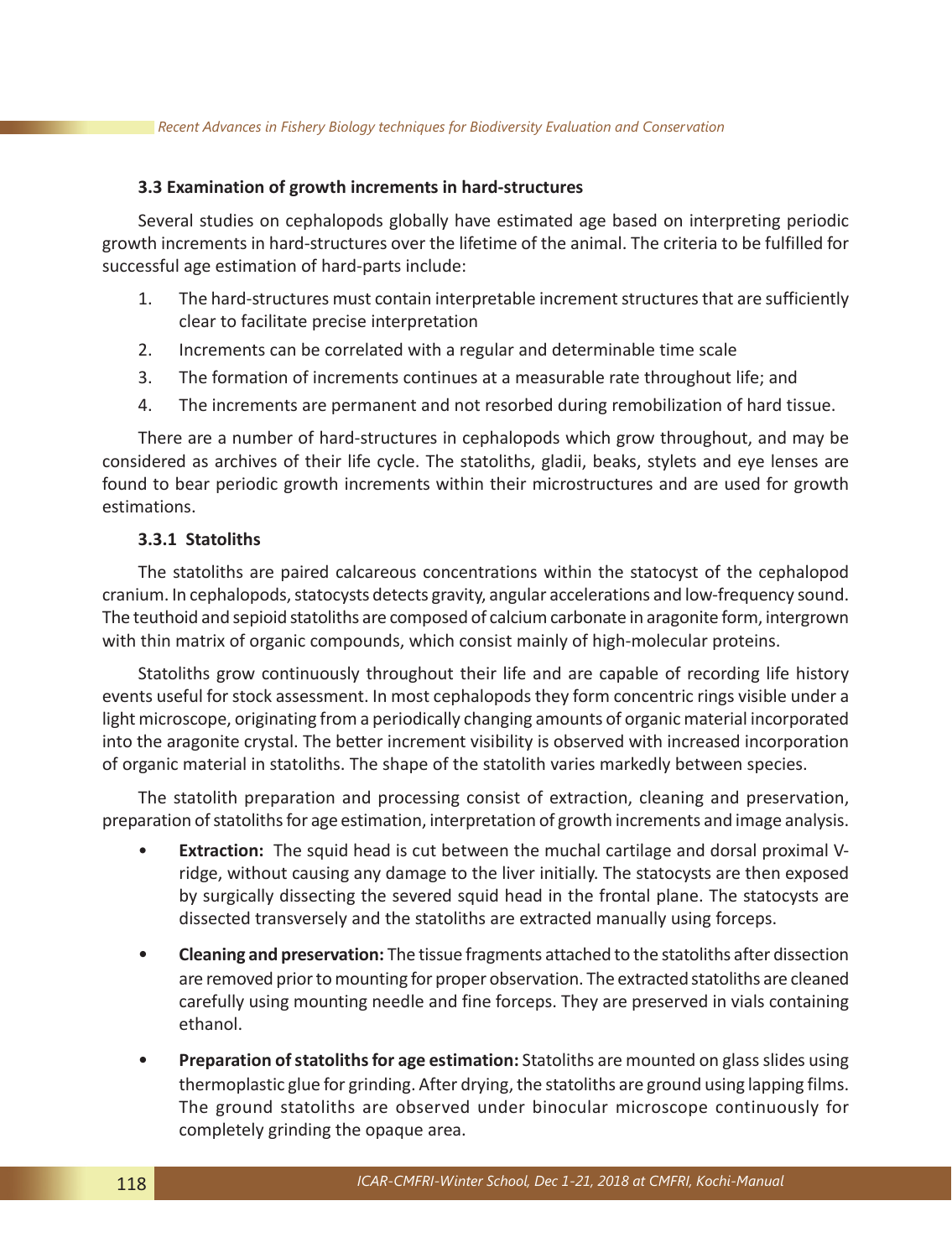- **Interpretation of growth increments:** Statolith samples for each major category of size and state of maturity are set aside for age reading. Growth rings are counted using the binocular microscope by changing the focal plane under higher magnifications. Highresolution photomicrographs are difficult to produce, because not all growth increments occur in the same focal plane under high power. Therefore, images are captured continuously for creating a montage of light micrographs for further reference.
- **Image analysis:** Image analysis systems are not commonly used for statolith studies. However, the use of electronic cursor is easier and more accurate than visual counting. Measurements of statolith radius and increment widths are recorded using software. Image enhancement using the software improved the visibility of the increments.
- **Information from optical analysis:** The growth rings in statolith microstructures in many squid species are validated as 'one growth increment-one day' using chemical marking. Maintaining squids in closed culture system for validation of growth is difficult for certain species, therefore, given the similarity of growth increments in validated species with those in invalidated closely related species, the validity of 'one growth ring, one day' hypothesis is generally accepted. The total number of growth increments within the statolith microstructure represents the age of an individual squid in days. More than 52 species of commercial squids of the world oceans have been aged.

The effects of growth, mortality and recruitment act in combination on the population size frequency, and separating them requires independent information for at least two of these variables. The information on the date of capture, spawning and probable recruitment time are used for the interpretation and analysis of the increment data.

# **3.3.2 Gladius**

The gladius is the internal shells of squid (suborders Oegopsida and Myopsida) and bobtail squid (order Sepiolida). Typically, it consists of inner, intermediate, and outer shell layers, but there are variations with respect to the number of layers in some families. These layers grow periodically and the increments or the striae are used in age estimation. Gladius processing for age estimation can be divided into four stages: extraction, preservation, sample preparation and reading. The intermediate layer is the most promising gladius layer for ageing studies.

### **3.3.3 Stylets**

Statolith and gladius analyses of octopus species are unsuitable for ageing. The increment analysis in the hard rod-like vestigial shells or the stylets are used for ageing octopus. However, stylet increment analysis is not suitable for all octopus species because of variation in stylet structure and increment readability.

### **3.3.4 Beaks**

The beaks are basically composed of a chitin–protein complex. Growth process takes place from the posterior border of the beak, where the most recent chitinized and hydrated material is deposited. Growth increments in cephalopod beaks were reported for the first time in the 1960s for the squid *Onykia ingens* using the inner surface of lateral walls. Beak increments have been used for age estimation in squid species in which daily deposition was confirmed by comparing